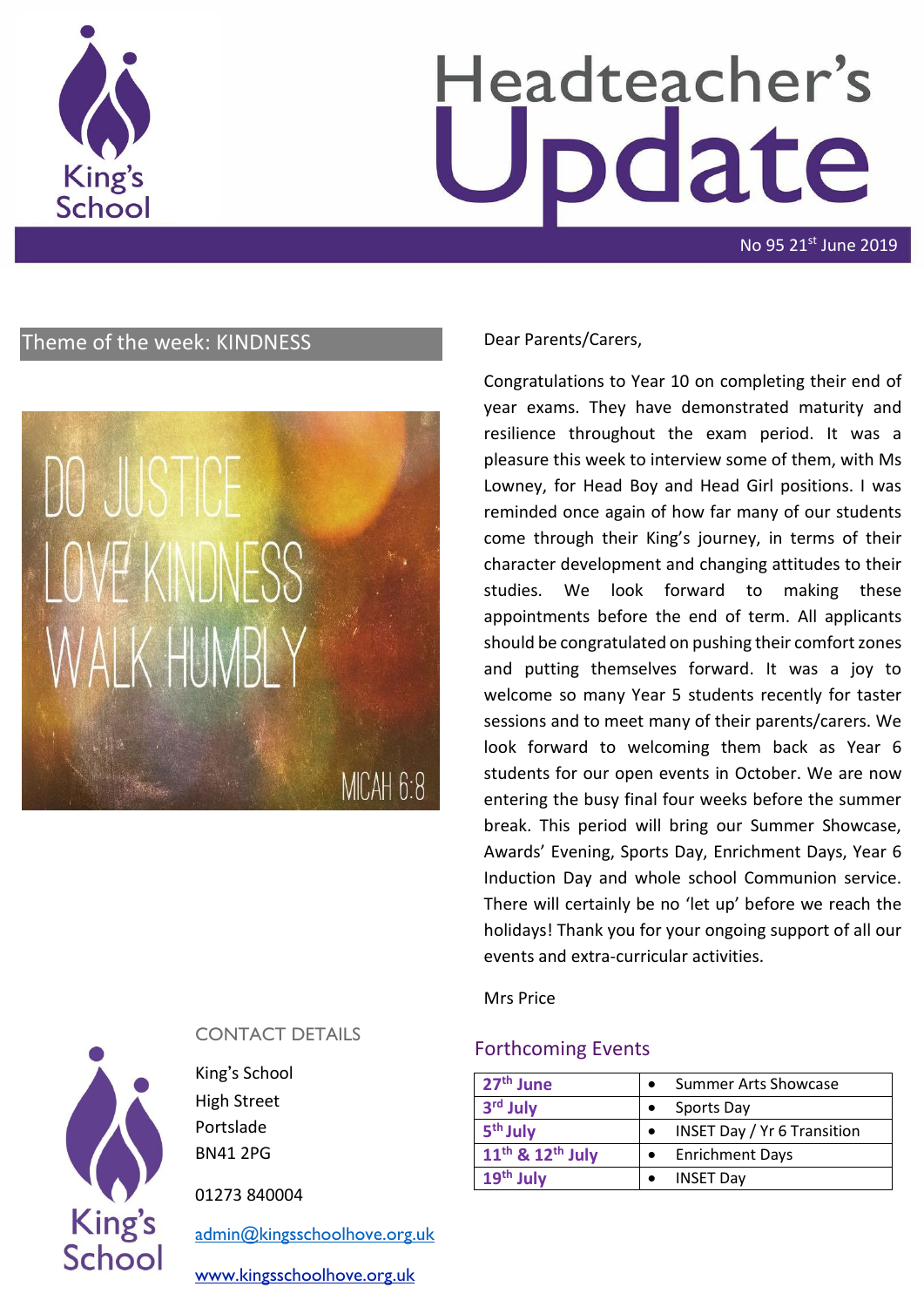#### **King's School**

#### Sports Day

We are looking forward to Sports Day on Wednesday 3rd July. As in previous years we are at the Withdean Stadium for Sports Day. Students will be taken to the Withdean by coach in two large groups during the morning. **Parents/carers have been asked to indicate on ParentPay whether they are happy for their child to be dismissed directly from the Withdean**.

Students whose parents/carers do not give their consent for them to be dismissed directly from the stadium will be brought back to school by coach. Please indicate your preference on ParentPay so that we can plan travel for students for the afternoon.

#### End of Term and INSET

Our last day of term is Thursday 18<sup>th</sup> July. All students should arrive as normal for 8:30am on this date. They will attend three lessons and also have a tutor time and a celebration assembly. A full brunch service will be available in the Dome Diner at break time. **All students will be dismissed from school at 12:40pm on this date.** Friday 19th July is an INSET day and the school will be closed to students on this date. Staff will be busy completing packing for our site move!

**Students will need to ensure that they remove all personal items from lockers and classrooms, as anything left in school will be disposed of before the site move**. If your child has any medication stored at the school office/medical room please ensure this is collected also.

#### September Return to School

**Year 7 students return to school on Tuesday 10th September.** Students should arrive from 7:45am for an 8:30am start. On their first day year 7 students will have an extended tutor time, a tour of our new site, and several normal timetabled lessons. Students do not need to bring PE kit on this date. They may bring packed lunches or a full catering service will be available for those who registered for cashless catering at our Induction Day in July. **All other year groups return on Wednesday 11th September.** Year 10 and Year 11 students (and Year 7 students) should arrive in school from 7:45am for an 8:30am start on this date. Year 8 and Year 9 students should arrive in school for an 10:40am start on this date. We are staggering the students' return to ensure a smooth start to school life on our new site. Staggering start times will allow for initial assemblies, tours of the school and extended tutor times to enable students to receive timetables etc.

#### Student of The Week

Chosen for Student of the Week for **Year 7** is Joe Flynn for his improved focus and engagement in Spanish lessons.

Arthur Coughlan is Student of the Week for **Year 8** and was nominated for great effort, work ethic and attitude in RE, Drama and PSHE!

Student of the Week in **Year 9** is Jonathan Westley for delivering the assembly on Mental Health and working hard on the "I am whole project". Well done Jonathan!

#### Year 9 Options

A reminder that any desired changes to the allocated **Year 9 options must be agreed by Monday 8th July**. After this date no more changes will be permitted and these courses will be fixed for next year. If students wish to discuss changes they should make an appointment to see Mr Cooke or alternatively parents can contact him through the usual school channels.

#### School Uniform Information

LogoSports, who supply our school uniform, are opening their store on Saturday 29<sup>th</sup> June 1pm to 5pm for King's students only. This is an opportunity for parents/carers and students to come to the store to try on uniform before the extremely busy period over the summer. This has also been scheduled to coincide with the 10% discount on all purchases throughout June. Parents/carers can make purchases in the store or online with the code SUMMER19. Please see flyer attached.